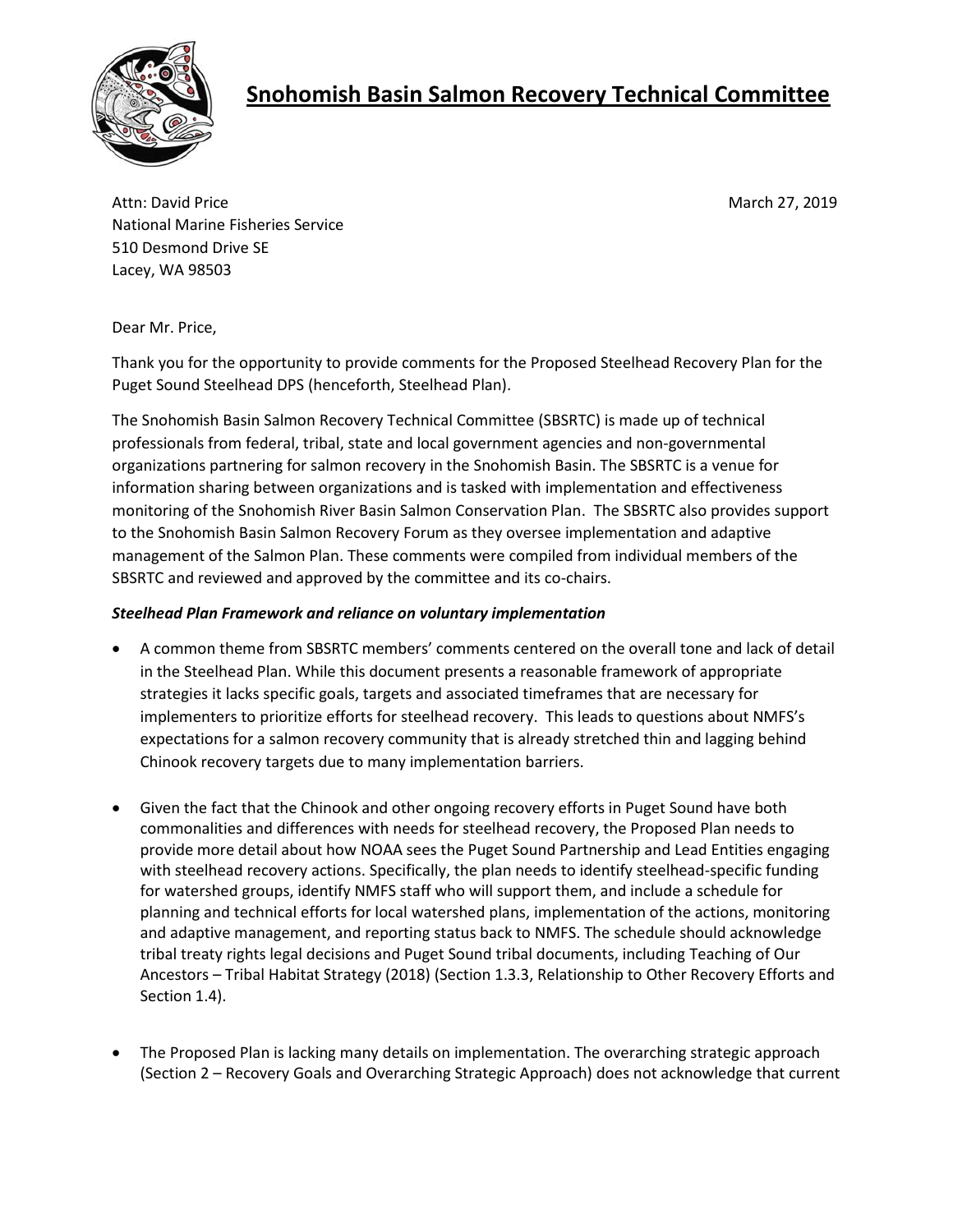efforts to recover Chinook are understaffed and underfunded, and southern resident killer whales are starving because there aren't enough Chinook. We would like to see the Steelhead Plan:

- $\circ$  quantify the amount of additional federal funding needed and recommend it be allocated to Puget Sound recovery efforts, including funding for at least one full-time steelhead employee per WRIA;
- $\circ$  provide specifics about how federal funding is proposed to be allocated for steelhead recovery; and
- $\circ$  give recommendations for allocating state, regional and watershed salmon recovery funding in a way that does not compromise progress towards Chinook recovery, given that investments in Chinook recovery are underfunded and therefore not yet producing adequate results.
- There is no process in place to get commitments from government entities to implement the actions in Section 3.1, Recovery framework, Implementation Strategy or Appendix 4. NMFS should develop and implement a process for project partners to commit to the implementation, thereby providing more certainty for implementation.
- Plan organization could use improvement. Please consider revising numbering/lettering schema to easily reference nested levels of strategies and actions. There are many good recommendations buried in appendices; there is a need to highlight this more because these are examples of the specific actions that can move listed steelhead toward recovery.
- NMFS authority to influence local actions is understated in this document and its potential role as a regulator is not fully identified until pg. 117 of the steelhead plan. Their regulatory authority is defined as a "backstop" in case voluntary regulations and actions fall short. This is a far too passive role for the federal government to be playing. It was, after all, the possibility of federal regulation of "the hundreds or thousands of separate actions" that degrade Chinook habitat in the 1990's that propelled governments and private enterprises alike to spend enormous amounts of time and capital to negotiate Chinook recovery plans. Without the stick of regulation to encourage voluntary participation, there will need to be much more federal commitment to providing carrots. This plan needs more assurances on both fronts to be successful.

## *Strategies to Address the Effects of Dams*

 Fish passage issues occur at more locations than just major dams. Small streams often have private dams for stock watering and recreation/aesthetics. Culverts are mentioned, but flap gates/tide gates weirs and fences can also create barriers to fish passage. These should also be a priority for removal through incentives or enforcement of take liabilities and penalties.

## *Strategies and Actions to Improve Floodplain Connectivity and Condition*

 The SBSRTC feels that more federal involvement, through identification of clear habitat targets, sitespecific planning and increased funding, is the only way to promote and incentivize restoration in

> Snohomish Basin Salmon Recovery Technical Committee c/o Snohomish County · 3000 Rockefeller Avenue, M/S 607 · Everett WA 98201 425.388.3464 • www.salmon.surfacewater.info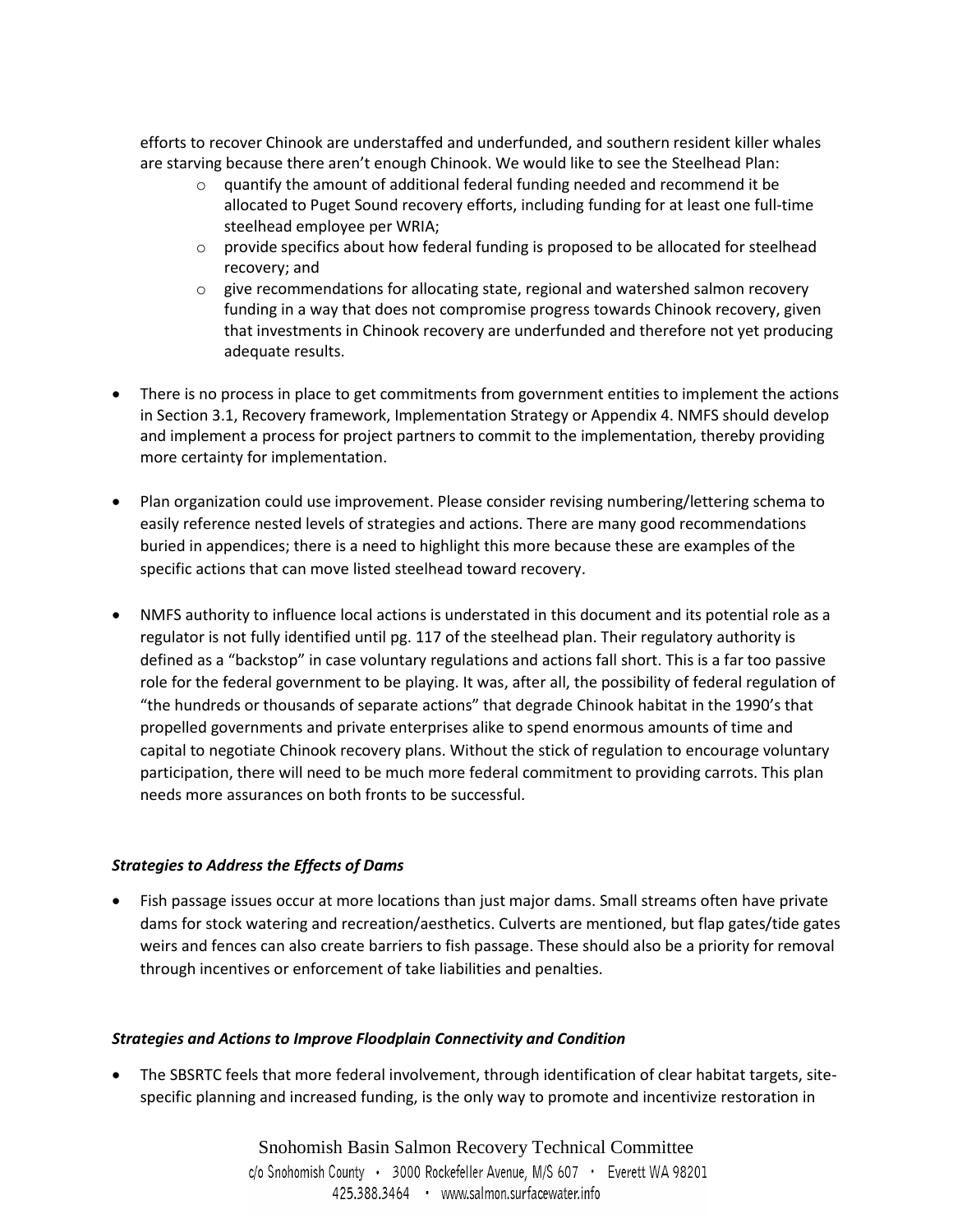floodplains. The Steelhead Plan in its current form restates the need for floodplain restoration but accompanying inexplicit strategies and actions provided are largely redundant of Chinook plans and do not provide any additional information or support to move the needle toward recovery.

• Chinook Plan implementation has realized many habitat gains that benefit Chinook and steelhead since Plan adoption but the Snohomish Basin still lags behind implementation targets in the most difficult areas of action. Improving floodplain connectivity and condition has been particularly difficult as competing interests continue to hamper recovery actions. The Steelhead Plan identifies pressures imposed by development and agriculture in floodplains and specifically acknowledges efforts being undertaken in the Snohomish Basin to collaborate with the agricultural community to make progress toward mutual benefit in floodplains (pg. 66). The SBSRTC supports and participates in these multi-benefit conversation but realizes that, to date, they have resulted in few large floodplain restoration projects, especially on private lands. This is a key area for NMFS to provide site-specific guidance, funding and, if necessary, regulatory pressure to insure the most important projects move forward.

## *Strategies to Address Effects of Timber Management*

- Strategy 5 "Improve accuracy of water type classification to ensure steelhead habitats." is incomplete. Add "are protected" to the end of the sentence.
- The water typing strategy should also be included under "Strategies to Address Effects of Residential, Commercial and Industrial Development." As it stands now, local government regulations around water typing are not well coordinated, and WA DNR only addresses water typing in forestry areas. It is a major, largely unrecognized problem that needs to be addressed, likely through clarifying and reinforcing existing state and local codes.
- This strategy should include language along the lines of, "Reduce road network density, increase road decommissioning, improve road construction methods to protect hydrology."

## *Strategies to Reduce Early Marine Mortality and Predation*

• The SBSRTC appreciates the work by Long Live the Kings and supporting work groups and committees. Low early marine survival appears to be a major limiter of steelhead populations and must be addressed with state, federal and tribal cooperation as early as possible. There are many proposed strategies and actions and likely only capacity to implement a few at most. We recommend prioritizing those with the highest likelihood of contributing to recovery as those with lower likelihood of contributing to recovery are tested over time.

## *Strategies and Actions to Reduce Pressures on Natural Origin Fish*

 We believe it is essential that this section of the plan have a "freshwater mortality" component in addition to mortality in "estuary and marine" waters. "Strategies to Reduce Harvest Pressures on

> Snohomish Basin Salmon Recovery Technical Committee c/o Snohomish County · 3000 Rockefeller Avenue, M/S 607 · Everett WA 98201 425.388.3464 • www.salmon.surfacewater.info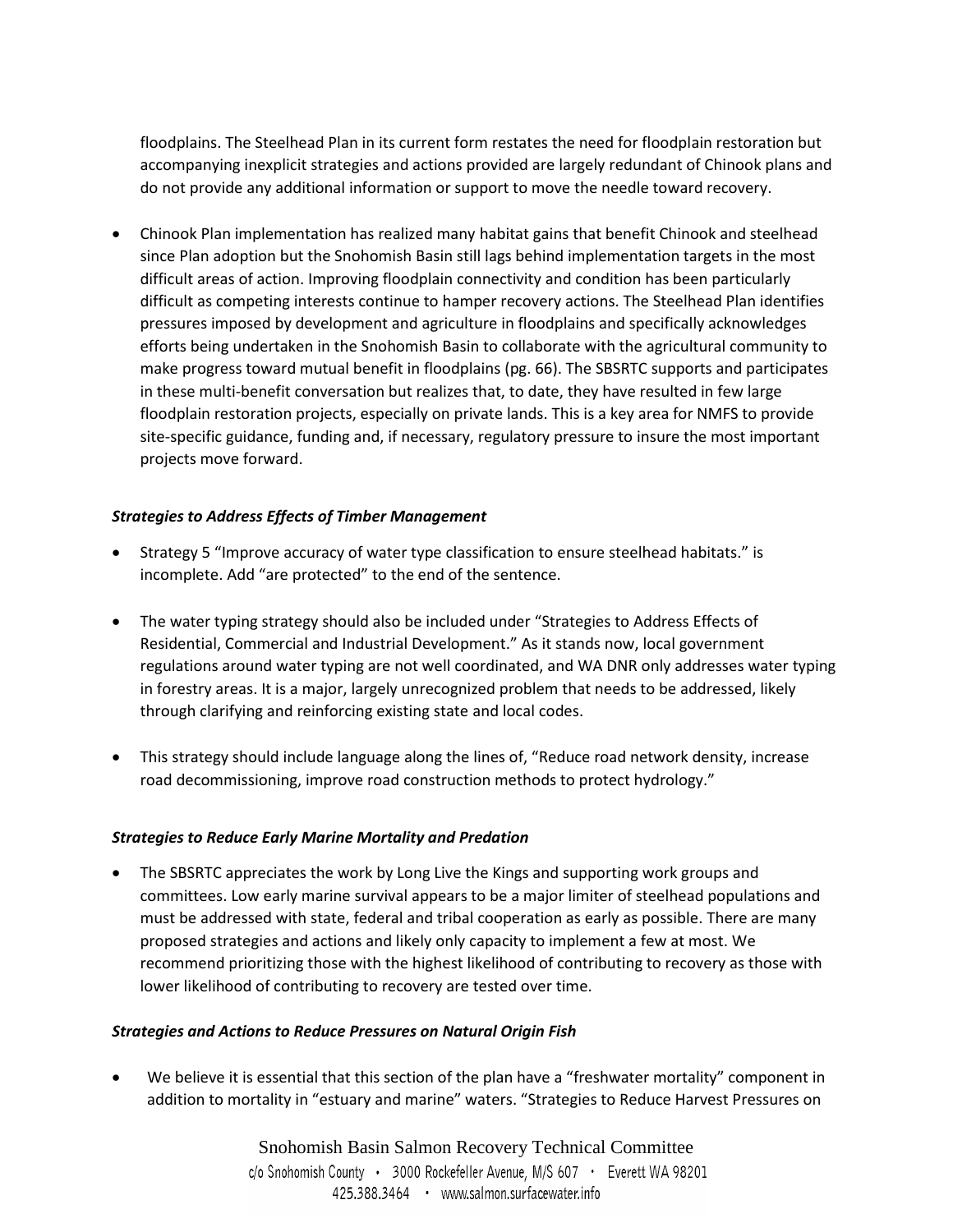Natural-Origin Fish" should include recognition of the multiple life history strategies of steelhead and life history plasticity such that resident steelhead and pre-migration juveniles are protected from harvest pressures, e.g. "Release wild 'trout'" and selective gear regulations. Local biologists have observed a high rate of harvest on freshwater steelhead smolts and kelts during the summer sport fishery on the Skykomish River.

## *Additional General Comments and Document Errors or Omissions*

- The SBSRTC is glad to see some recommendations for protection of steelhead habitat come directly from the Snohomish Basin Protection Plan (SBPP). The SBPP is mentioned as a source for strategies and actions in tables in Appendix 4. We did notice that the document is not cited or referenced in the main plan document and hope this will be corrected in the final document.
- Under the Lead Entities paragraph on pg. 37, basins with steelhead strategies/chapters are listed. The Snohomish River Basin Salmon Conservation Plan, though focused on Chinook, is a multi-species plan with strategies that cover the entire basin from nearshore to headwaters. While steelhead were not a focus species, many recommended strategies and actions benefit all salmonids and are represented in this Steelhead Plan.
- We agree that steelhead population monitoring and adaptive management are crucial to recovery. Currently monitoring is underfunded and needs to be increased, especially to adequately characterize the plastic life-history of steelhead. Co-managers in the Snohomish conduct spawner and out-migration monitoring but there are large areas, important to steelhead, where no or very limited data are collected. Cost estimates for steelhead monitoring should be increased from one percent to at least five percent (pg. 133).
- The SF Skykomish is ESA listed critical habitat (81 FR 9251, pg. 9314) that supports a self-sustaining mixed wild/Skamania origin summer run population propagated by exclusively natural origin spawners. The Washington Department of Fish and Wildlife operated trap and haul on the SF Skykomish at Sunset falls is an important part of salmon and steelhead recovery in the Snohomish Basin. Maps on pg.14 (Figure ES-1) and pg. 25 (Figure 1) do not show the WDFW trap and haul facility. Additionally on pg. 59 The SF Skykomish is symbolized as "Artificial" when it should more appropriately be displayed as "Trap and Haul"
- Page. 15 and 28 state that "Winter run steelhead return from the ocean in the fall and typically spawn within a few weeks". This statement oversimplifies the variability of steelhead run timing. Winter run steelhead return from the ocean in the late winter/early spring and can typically spawn through June (Myers, J.M., et al. 2015). Basin biologists have observed winter run steelhead spawning as late as early July on the Sultan River.
- On pg. 61 (Table 2) there are two dams on the Sultan River that appear to be combined in the table. Culmback Dam (RM 15.8) is just upstream of a natural barrier. The City of Everett's Diversion Dam occurs at RM 9.8. In 2016, volitional passage was created at this diversion dam and recent

Snohomish Basin Salmon Recovery Technical Committee c/o Snohomish County · 3000 Rockefeller Avenue, M/S 607 · Everett WA 98201 425.388.3464 • www.salmon.surfacewater.info